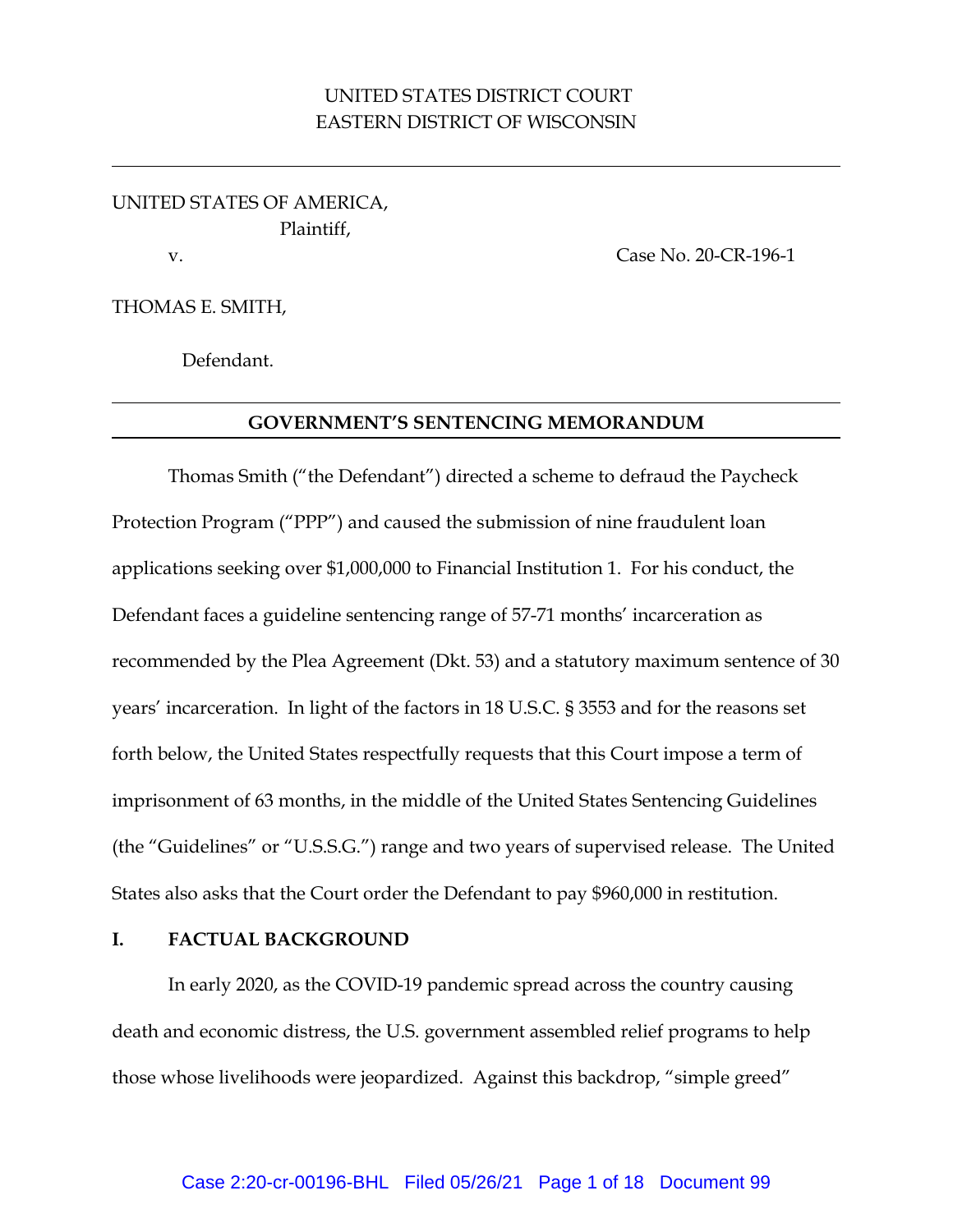motivated the Defendant to use one such government program, the PPP program, as "an opportunity to get quick money." (Presentence Investigation Report, Dkt. 95, ¶ 87.) The Defendant sought to enrich himself by preparing multiple fraudulent loan applications, seeking over \$1,000,000, using the names of companies owned by his family, friends, and acquaintances. After they received loans, he took up to 50% of the proceeds for his work recruiting his co-schemers and preparing the fraudulent loan paperwork. When he was confronted with the possibility that his crimes might be discovered, the Defendant doubled down, destroying evidence and creating sham legal documents to try to conceal what he did.

#### **A. The CARES Act**

In March 2020, in response to the many challenges presented by the pandemic, Congress passed the CARES ACT, Pub. L. 116-136, which created the PPP. The PPP authorized \$349 billion in forgivable loans to small businesses to be used for payroll, mortgage interest, rent/lease payments, or utilities. In April 2020, Congress authorized an additional \$310 billion for PPP funding. These funds were designed to address the unprecedented crisis facing Americans—especially business owners whose livelihoods were threatened by the public health emergency. PPP funds were designed as a lifeline.

The program was designed to provide funds quickly and easily to qualifying individuals. PPP loans were not dispensed through any government bureaucracy; funds were distributed by banks who had existing relationships with many of the people in need. To apply, individuals submitted an application to a participating financial institution along with supporting documentation as to the business's payroll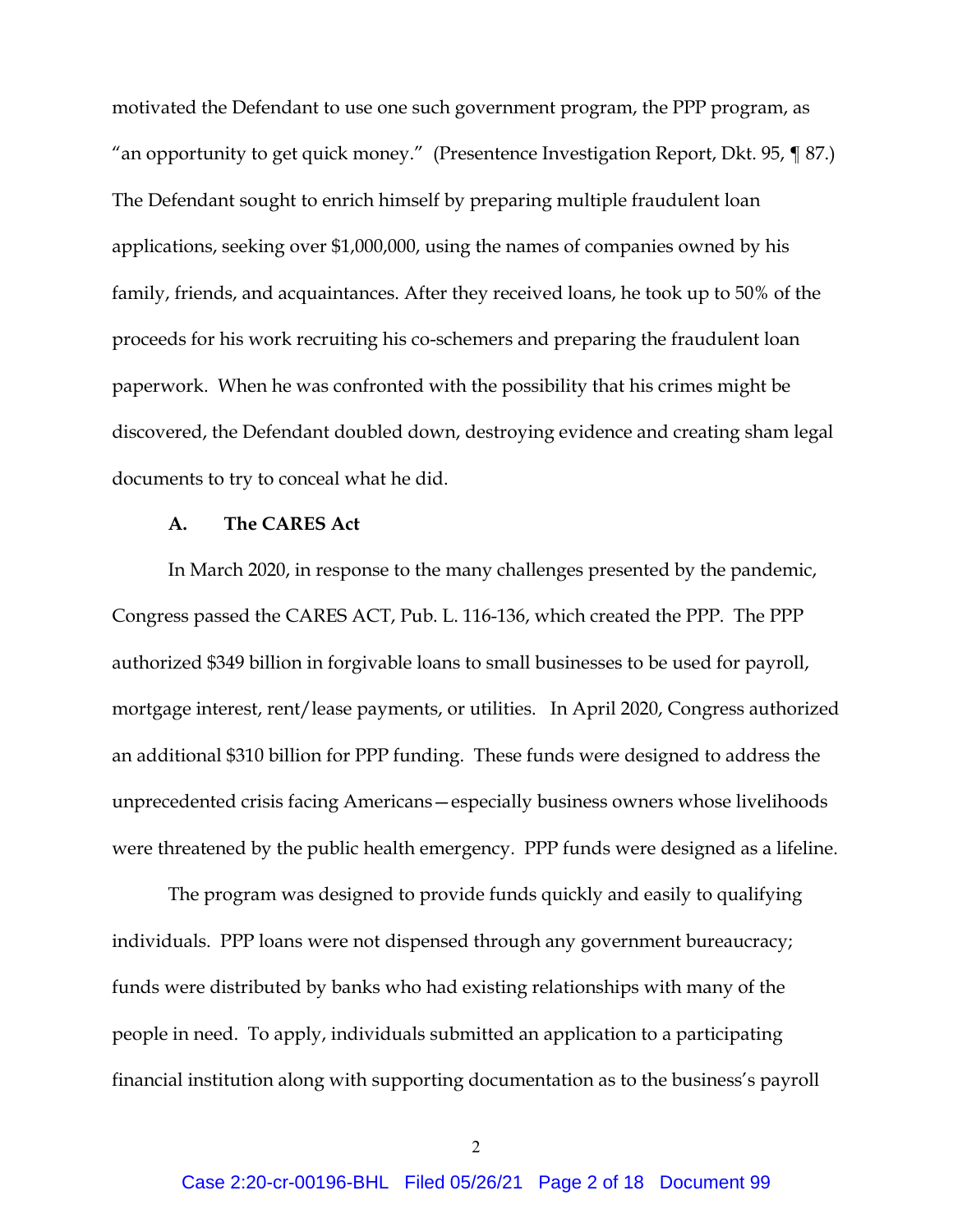expenses. The supporting documentation requirement was minimal, and could be satisfied with one years' worth of the company's tax records. If a PPP loan application was approved, the participating financial institution funded the PPP loan using its own monies, which were 100% guaranteed by the Small Business Administration ("SBA").

#### **B. Overview of the Scheme**

A more detailed recitation of the facts relating to the scheme are detailed in the Defendant's plea agreement (Dkt No. 53), the plea agreements of his co-defendants and co-schemers, the PSR, and the government's submission regarding restitution. (Dkt. No. 87.)

Around April 4, 2020, the Defendant submitted two applications to Financial Institution 1 seeking \$237,500 in PPP funds for his businesses A Better Living Family Services, LLC and ABL Towing and Recovery. (PSR ¶ 86.)<sup>[1](#page-2-0)</sup> Financial Institution 1 funded those loans in full.

The Defendant told his brother, Stephen Smith, about successfully getting the PPP loans for his companies. Stephen Smith then asked the Defendant to help him get a loan for his business, CFA. There was only one problem: Stephen Smith's business was not operational at the time and had no employees or payroll, and thus was not eligible for a PPP loan. That did not deter the Smiths from pressing forward. Together, they created a fraudulent loan application for CFA seeking \$242,500, which included false representations about the business and its payroll. They also created fake tax forms to support the application. Stephen Smith submitted the application to Financial

<span id="page-2-0"></span><sup>&</sup>lt;sup>1</sup> A Better Living Family Services is owned by the Defendant's wife.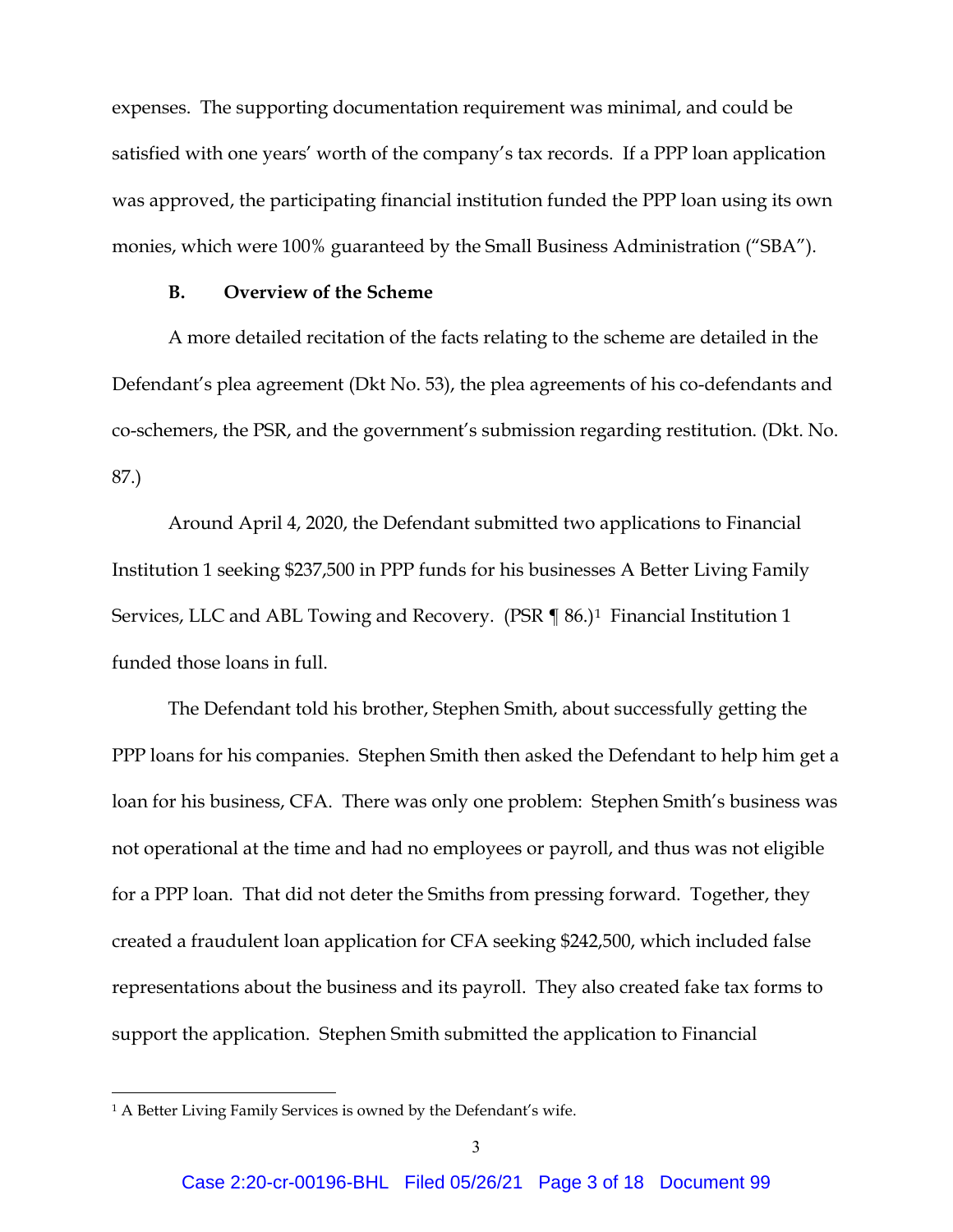Institution 1 and the loan was funded in full. Stephen Smith then paid the Defendant \$65,000 of the fraudulent loan proceeds for his assistance in preparing the fraudulent loan paperwork.

After seeing how easy it was to get the money through both the legitimate and the fraudulent applications, the Defendant, sometimes in conjunction with Stephen Smith and other times on his own, reached out to at least seven other people submit more fraudulent loans. The Defendant only had one requirement for the people he sought: an existing company. It did not matter if the company was defunct and nonoperational. It did not matter if it had zero employees and no physical location. The Defendant knew that he could apply for loan funding by lying about the company's status and employees, supported by fake tax returns. The Defendant filled out the loan applications and created the fake documents to support them; he only required the applicant that he recruited to sign his name.

In exchange for sharing this knowledge, the Defendant was not leaving emptyhanded. He required a fee paid from the proceeds, anywhere from \$30,000 to \$115,000 per loan. To conceal the payments, the Defendant told his co-schemers to split the payments among his various companies and gave them cover stories to provide to those who asked why the Defendant was being paid. Through the scheme, the Defendant was involved in the submission of the following fraudulent loan applications:

4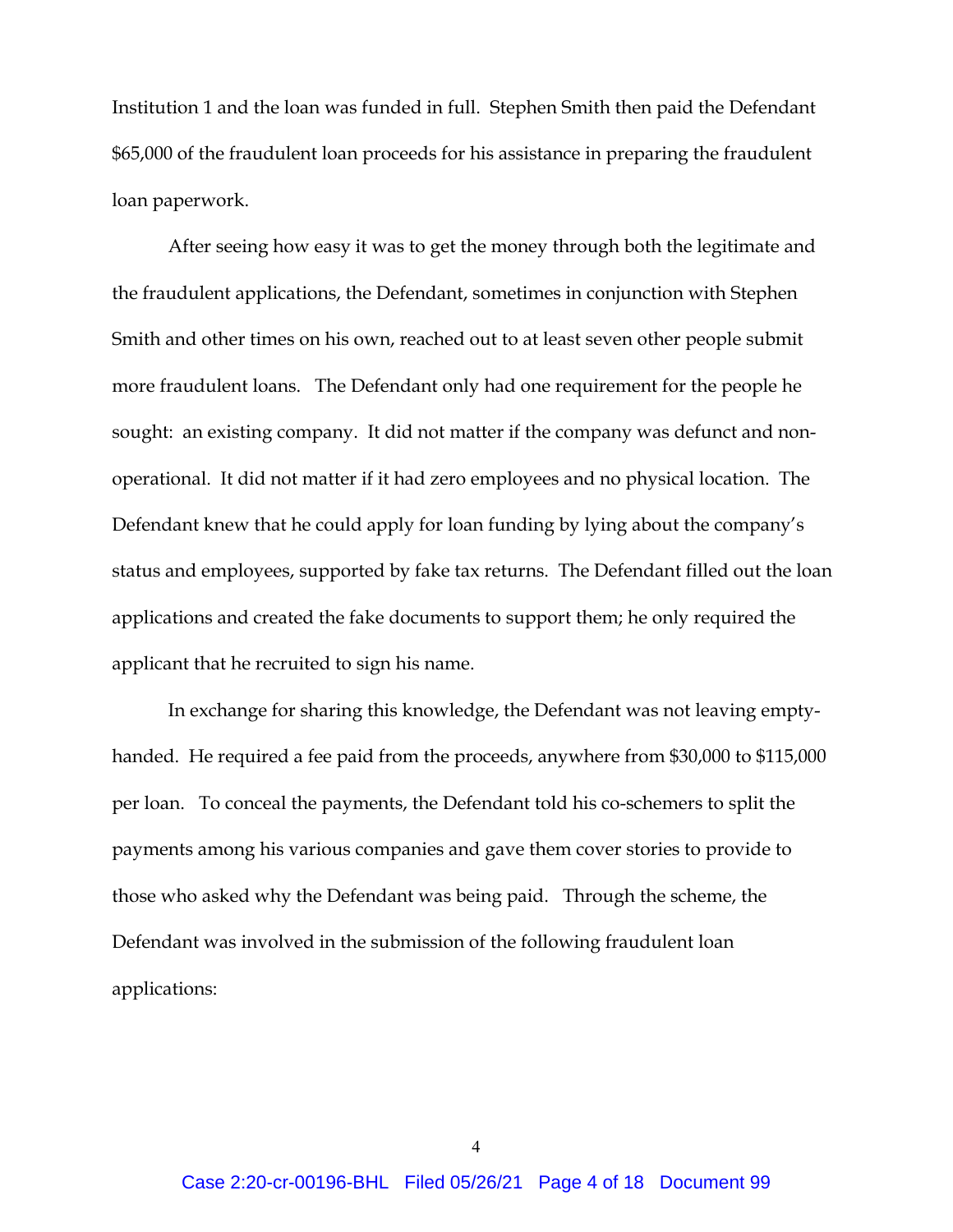| Applicant<br>Company              | Company<br>Owner                        | Individuals<br>Involved in<br><b>Obtaining Loan</b> | Loan<br>Amount<br>(Applied<br>For) | Approx. Date<br>of Loan<br>Application |
|-----------------------------------|-----------------------------------------|-----------------------------------------------------|------------------------------------|----------------------------------------|
| Davis                             |                                         | <b>Samuel Davis</b>                                 |                                    |                                        |
| Development                       | <b>Samuel Davis</b>                     | Thomas Smith                                        | \$177,500                          | April 26, 2020                         |
| Group Inc.                        |                                         | Stephen Smith                                       |                                    |                                        |
| CFA Auto                          | Stephen Smith                           | <b>Thomas Smith</b>                                 | \$242,500                          | May 1, 2020                            |
| <b>Transport LLC</b>              |                                         | Stephen Smith                                       |                                    |                                        |
| Glory                             | Robert<br>Hamilton                      | Robert Hamilton                                     | \$155,000                          | May 1, 2020                            |
| Transportation                    |                                         | <b>Thomas Smith</b>                                 |                                    |                                        |
| Services LLC                      |                                         | Stephen Smith                                       |                                    |                                        |
| Rebels Paris<br><b>LLC</b>        | Deon Petty                              | Deon Petty                                          | \$155,000                          | May 8, 2020                            |
|                                   |                                         | <b>Thomas Smith</b>                                 |                                    |                                        |
|                                   |                                         | Stephen Smith                                       |                                    |                                        |
|                                   |                                         | Marvin Fitzgerald                                   |                                    |                                        |
| <b>Comfort Care</b>               | <b>Tarone Woods</b>                     | <b>Tarone Woods</b>                                 | \$230,000                          | May 15, 2020                           |
| Transit LLC                       |                                         | <b>Thomas Smith</b>                                 |                                    |                                        |
| Premier Logistic<br>Solutions LLC | Jonathan<br>Henley                      | <b>Samuel Davis</b>                                 | \$212,500<br>(not funded)          | May 20, 2020                           |
|                                   |                                         | Jonathan Henley                                     |                                    |                                        |
|                                   |                                         | <b>Thomas Smith</b>                                 |                                    |                                        |
| <b>New</b>                        | Stephen Smith<br>/ Marvin<br>Fitzgerald | Marvin Fitzgerald                                   | \$230,000<br>(not funded)          | May 24, 2020                           |
| Beginnings                        |                                         | <b>Thomas Smith</b>                                 |                                    |                                        |
| <b>Family Services</b>            |                                         | Stephen Smith                                       |                                    |                                        |
| <b>LLC</b>                        |                                         |                                                     |                                    |                                        |

The easy money the Defendant and his co-schemers received raised concerns at Financial Institution 1, the bank that received all of the loan applications in the scheme. A representative from Financial Institution 1 reached out to the Defendant on June 8, 2020. He lied about the payments he received from the others. He claimed that the \$65,000 he received from Stephen Smith was for equipment and a trailer he sold. He claimed that the \$45,000 he received from Petty was an advance rent payment. He claimed that the \$75,000 he received from Davis was for an investment in a nursing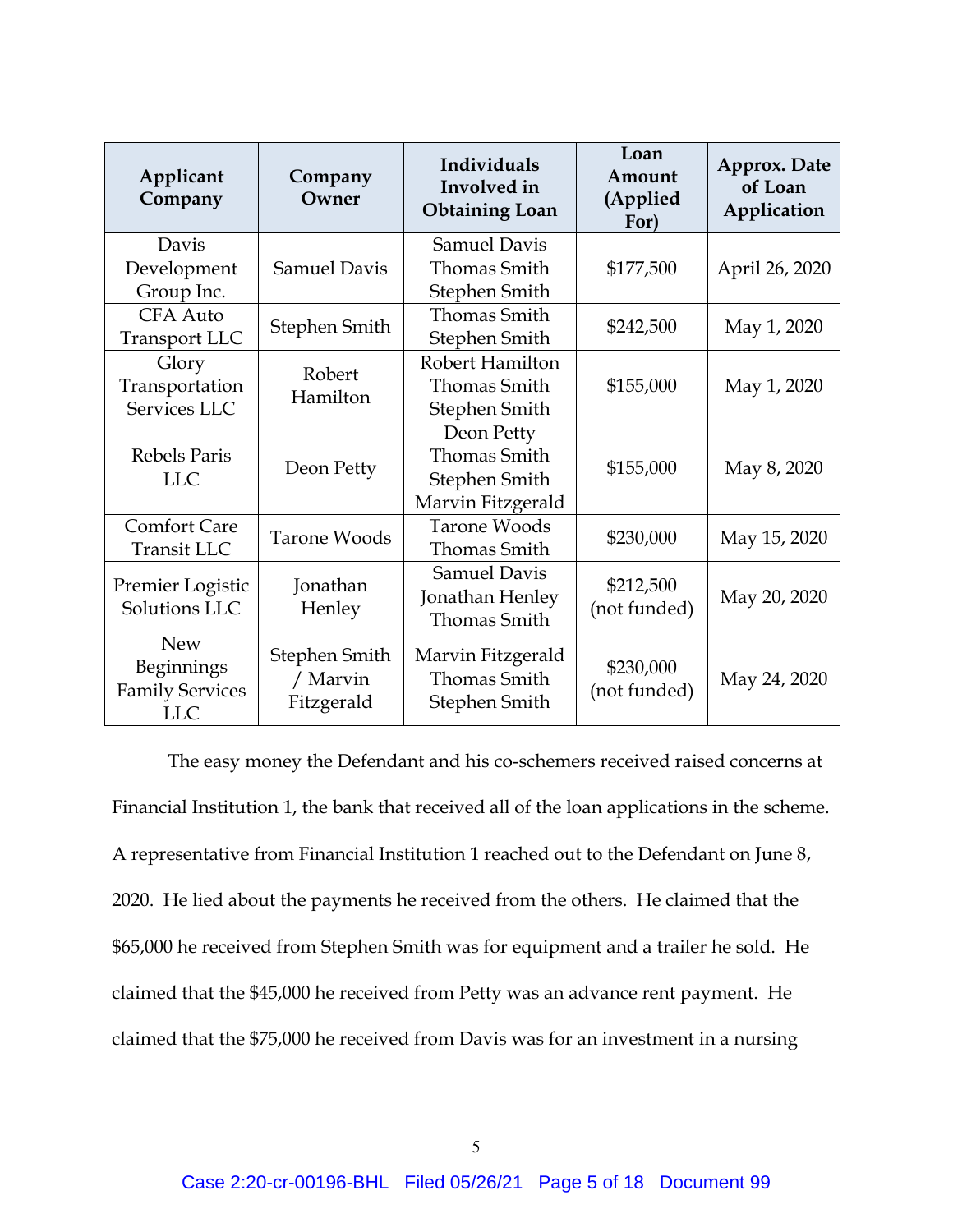home. And, he claimed that the \$115,000 from Woods was for the purchase of a truck and other vehicles.

Following his conversation with the representative of Financial Institution 1, the Defendant created more fake documents to support his false stories about the payments he received from the loan proceeds. He created a fake Bill of Sale for a Ford F350 between the Defendant and CFA Auto Transport, a fake Bill of Sale for Ford F350 Super Duty between the Defendant and Comfort Care, a fake Commercial Lease Agreement between T&T Holdings (the Defendant's company) and Rebels, and a fake Joint Venture Agreement between T&T Holdings and Davis Development. The Defendant then provided these documents to Financial Institution 1 and gave copies to his co-schemers to provide to Financial Institution 1.

After the Defendant was contacted by Financial Institution 1, the Defendant also participated in a conversation with Stephen Smith, Petty, and Fitzgerald to come up with a consistent story to tell the bank to conceal their crimes. The Defendant also called Davis and directed him on how to respond to questions about the payment. These stories included providing the bank with the fake documents that the Defendant created. During this period, he also encouraged Woods to delete emails and text messages that the Defendant sent Woods about the loans.

#### **II. PROCEDURAL BACKGROUND**

A more detailed recitation of the procedural history of this case can be found in the Government's Position on Restitution. (Dkt. 87.) To summarize, on October 20, 2020, a grand jury returned an indictment charging the Defendant, Stephen Smith,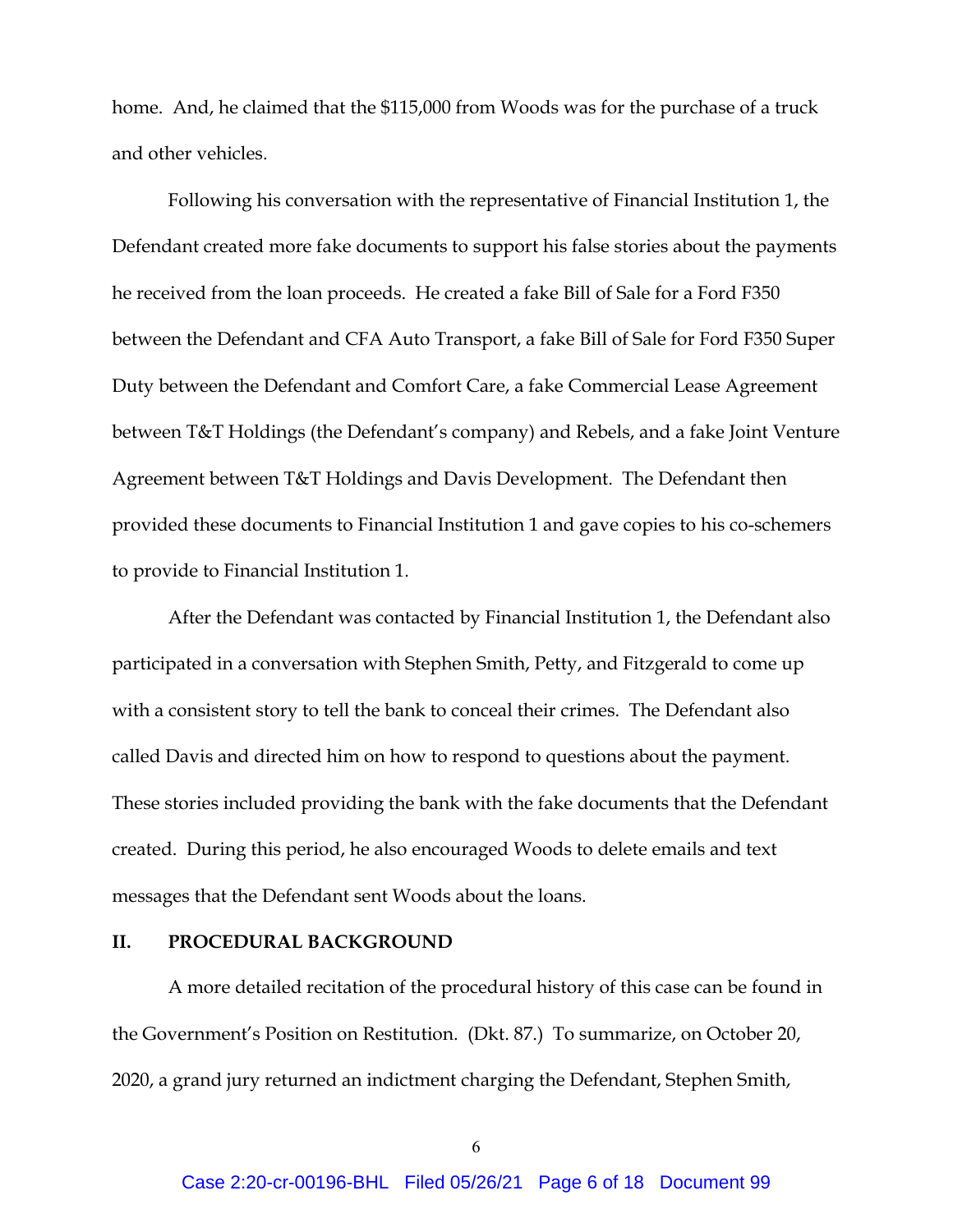Davis, Hamilton, and Henley for participating in a bank fraud scheme between April 2020 and July 2020, in violation of Title 18, United States Code, Section 1344, and for engaging in money laundering, in violation of Title 18, United States Code, Section 1957. (Dkt. 1.)

The Defendant pled guilty to Count Two of the Indictment (Bank Fraud, in violation of Title 18, United States Code, Section 1344) pursuant to a written plea agreement on February 23, 2021. (Dkt. 53.) Sentencing is scheduled for June 2, 2021.

#### **III. SENTENCING GUIDELINES CALCULATIONS**

The Final Presentence Investigation Report, filed on May 25, 2021, determined that the total offense level was 26 and that the Defendant's criminal history category was II, which corresponds to an advisory Guidelines range of 70 to 87 months' imprisonment. (PSR ¶¶ 101, 113.) The Probation Officer found that the Defendant was subject to a Base Offense Level of seven under U.S.S.G. § 2B1.1(a)(1). (*Id.* at ¶ 91.) The Defendant then received a 14-level enhancement for a loss exceeding \$550,000 but less than \$1,500,000 under U.S.S.G. § 2B1.1(b)(1)(H). (*Id.* at ¶ 92.) The Defendant received a two-level enhancement because the offense involved sophisticated means under U.S.S.G. §2B1.1(b)(10)(C). (*Id.* at ¶ 93.) The Defendant also received a four-level enhancement for his role as an organizer, leader, manager, or supervisor of a scheme involving five or more individuals under U.S.S.G. §3B1.1(a). (*Id.* at ¶ 95.) The Defendant also received a two-level enhancement for obstruction of justice under U.S.S.G. §3C1.1. (*Id.* at ¶ 96.)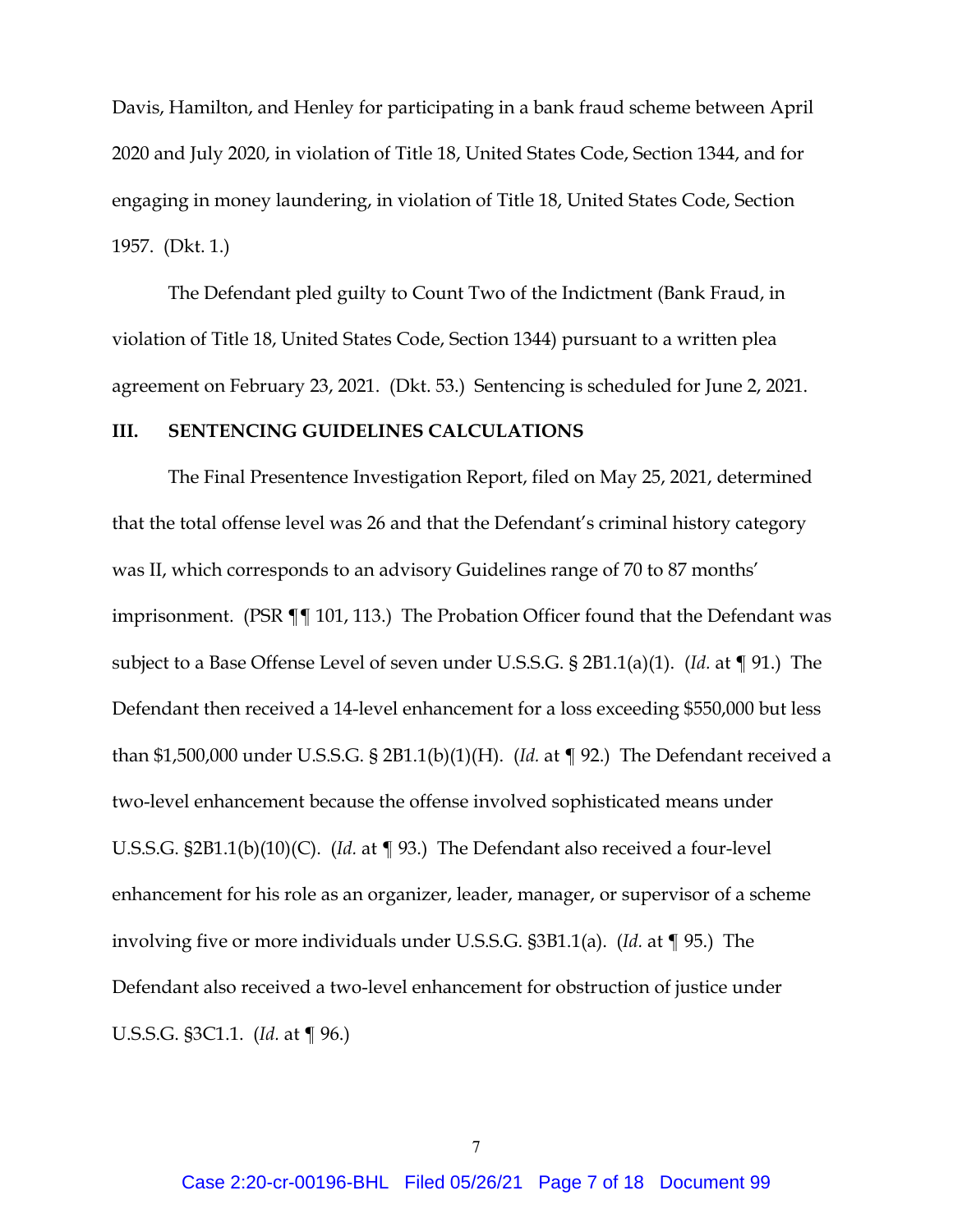The United States maintains its objection to the four-level enhancement for the Defendant's role in the scheme.<sup>[2](#page-7-0)</sup> The United States, pursuant to the plea agreement, submits that a two-level enhancement under § 3B1.1(c) for his role as an organizer, leader, manager, or supervisor is appropriate, rather than the four-level enhancement sought by the Probation Office. (Dkt. No. 53,  $\parallel$  19.) Background Note of § 3B1.1 states:

In relatively small criminal enterprises that are not otherwise to be considered as extensive in scope or in planning or preparation, the distinction between organization and leadership, and that of management or supervision, is of less significance than in larger enterprises that tend to have clearly delineated divisions of responsibility. This is reflected in the inclusiveness of §3B1.1(c).

The Defendant was an organizer of the scheme, but the scheme was not as extensive in scope, planning or preparation to warrant a four-level increase under § 3B1.1(a).

The parties and the Probation Office agree that the Defendant is entitled to a twolevel reduction for acceptance of responsibility. The Defendant has assisted authorities in the investigation and prosecution of his own misconduct by pleading guilty prior to indictment, thereby permitting the United States to avoid preparing for trial and permitting the United States and the Court to allocate their resources efficiently. Therefore, the United States moves the Court, under Section 3E1.1(b), to grant the Defendant an additional one-level reduction in the offense level for acceptance of responsibility if the Defendant receives the two-level reduction for acceptance of responsibility.

<span id="page-7-0"></span><sup>&</sup>lt;sup>2</sup> The government submitted this objection to the Probation Office on May 19, 2021. The government's letter with the objection is included in the Addendum to the PSR (Dkt. 95-1), though the Addendum states that the government did not have any objections to the PSR.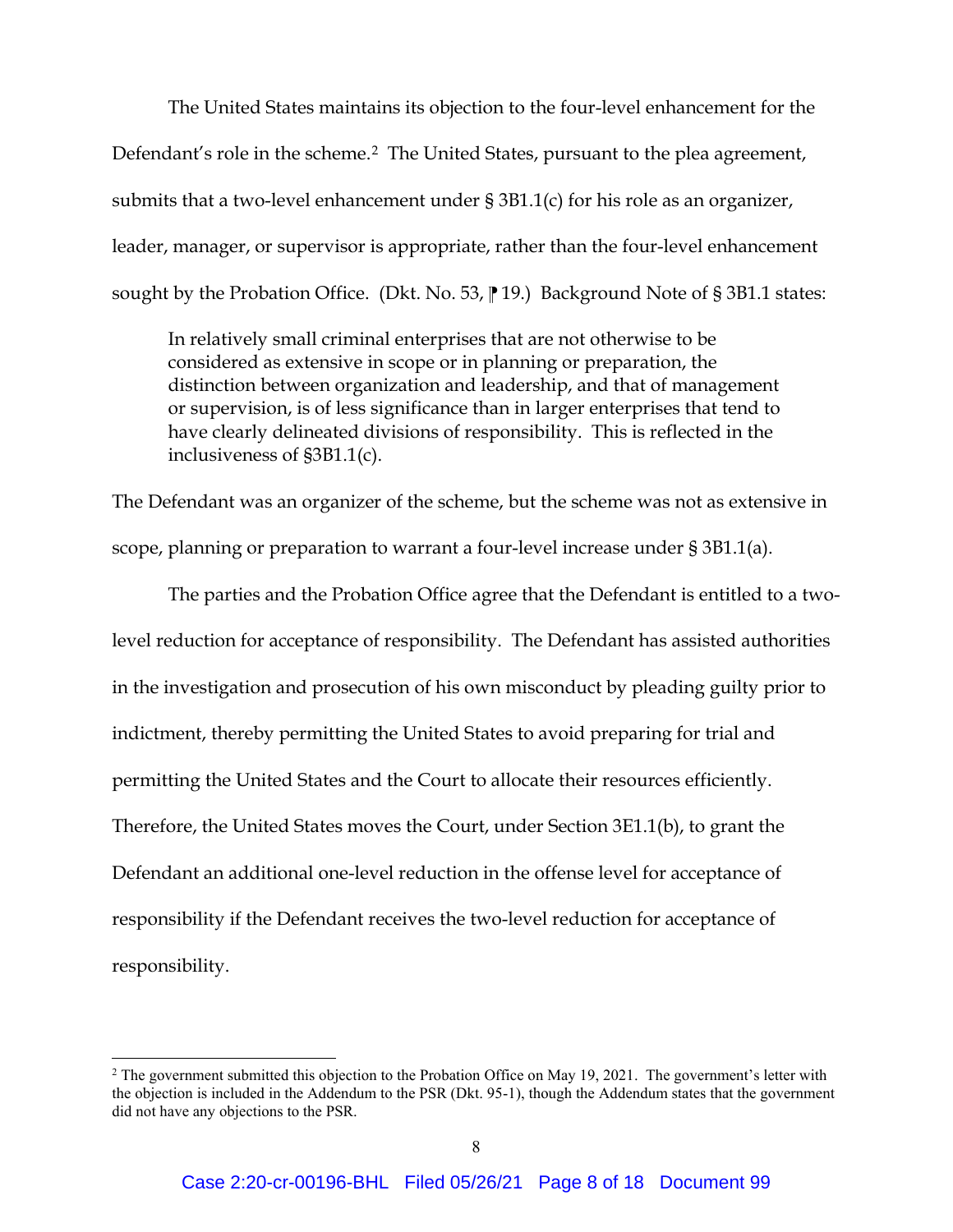The United States determines that the Total Offense Level should be a Level 24. With a Total Offense Level as Level 24, and a Criminal History Category of II, the Sentencing Guidelines recommend a sentence between 57- and 71-months' imprisonment.

### **IV. CONSIDERATION OF FACTORS UNDER SECTION 3553(A)**

#### **A. Nature and Circumstances of the Offense**

To try to alleviate the significant impact of the COVID-19 pandemic on businesses, the federal government provided PPP loans. The program was designed to get money in the hands of suffering Americans quickly, so it removed much of the "red tape" that often surrounds these types of programs. This included only requiring limited supporting documentation and relying on the honesty of applicants. The Defendant turned the features of the program into his advantage and exploited the system.

It is all the more aggravating that the Defendant, a small business owner himself who relied on two PPP loans to support his own businesses, chose to defraud the program. By recruiting others to fraudulently apply for these loans, the Defendant deprived legitimate small business owners of the opportunity to get the funds. The fact that his own businesses had already been taken care of at the time make clear that this was not money that he needed – this offense was motivated purely by greed.

Further, the Defendant was the clear organizer and leader of the scheme. This is evidenced by the fact that the Defendant put together all of the loan paperwork and fake tax documents, and also shown by the fact that he took such a sizable cut of the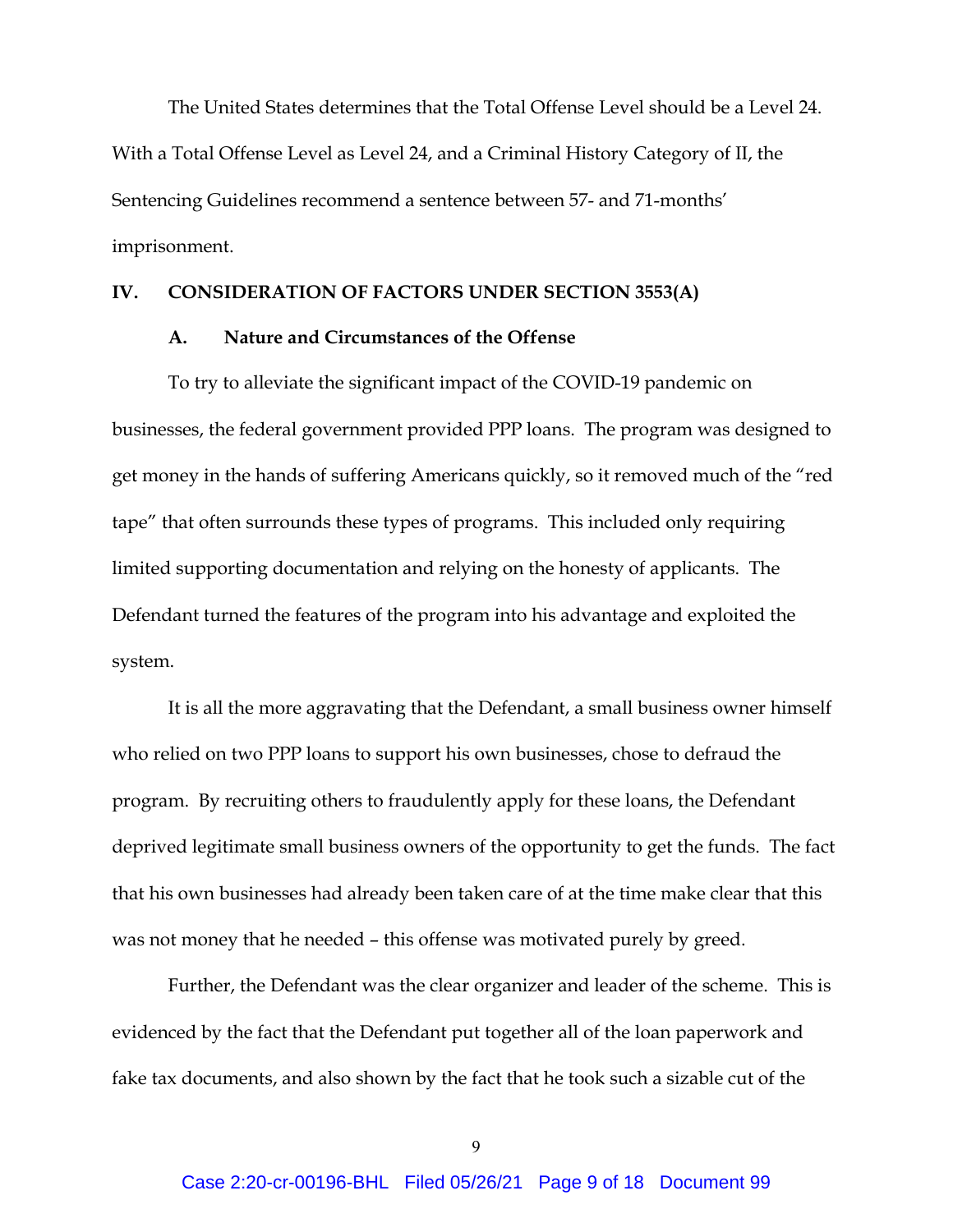loan proceeds. While his co-schemers have fully admitted that they willingly went along with the Defendant's scheme, it should not be overlooked that the Defendant, who was running two successful businesses, sought out people who were less sophisticated and in less secure financial positions to perpetuate his fraud. Most of his co-schemers had not heard of the PPP before the Defendant or his brother approached them. In most of these cases, the Defendant took advantage of his co-schemers' need for money and trust in his business acumen.

Finally, the offense was not limited to obtaining funds fraudulently. It also involved significant efforts towards concealing the true nature of the offense. When the bank started to inquire about the loans, the Defendant did not merely lie; he took the additional step to create fraudulent legal documents and cover stories to try to conceal the real reason he received payments from his co-schemers.

#### **B. History and Characteristics of the Defendant**

The Defendant is a 47-year-old man who is in good health. (PSR ¶¶ 118, 130.) He grew up in a stable family and has close relationships with an extended family. (*Id.* ¶¶ 120-124.) The Defendant also appears to have been in a stable marriage for over 20 years. (*Id.* ¶ 127.) They also have five adult children. (*Id.* ¶ 127.) The Defendant and his wife have successful businesses and live in a family home together in Pewaukee. (*Id.* ¶¶ 136-37, 129.)

According to the PSR, the Defendant's criminal history category is II based on various offenses committed from age 16 to 38. (PSR ¶¶ 103-117.) Some of his offenses involved allegations of violent behavior. (*Id.* ¶ 108, 116.)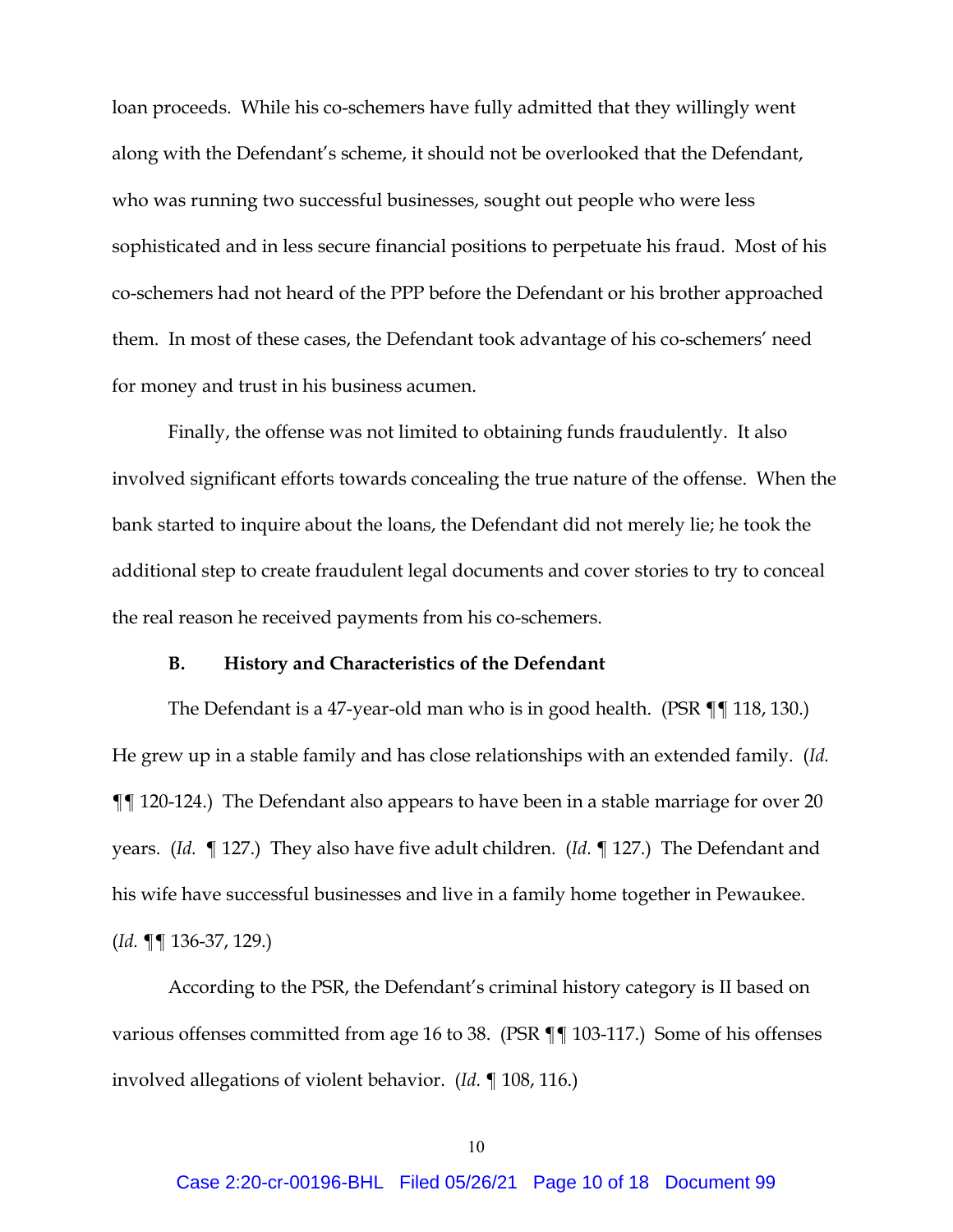Though the Defendant agreed to plead guilty and accept his responsibility for the offense, he continues to minimize his role as leader of the scheme.[3](#page-10-0) In his statement regarding the offense, the Defendant suggested that that Stephen Smith "wanted me to assist him in an application for a PPP loan." (PSR ¶ 86.) He also claimed that after he helped Stephen Smith get a fraudulent PPP loan, that "[w]ord got out that I knew how to put together the applications and I did assist in the creation of false documents for others." (PSR ¶ 86.)

First, it is irrelevant whether Stephen Smith or the Defendant suggested that Stephen Smith obtain a fraudulent PPP loan. The fact that Stephen Smith was willing to provide the Defendant with \$65,000 of the \$242,500 loan strongly suggests that the Defendant was not a passive assistant in obtaining the loan, regardless of his characterization of his actions as simply responding to his brother's request. There is no question that Stephen Smith was involved in recruiting people to the fraudulent loan scheme, but it does not discount the Defendant's own involvement. The Defendant's role as the true leader of the scheme is most apparent by the fact that there are certain loans that Stephen Smith was not involved with at all, such as the Comfort Care loan.

Second, the Defendant's characterization about "word getting out" is inconsistent with the accounts of almost every other co-schemer in this case. The Defendant and his brother actively sought out people with businesses to apply for these

<span id="page-10-0"></span><sup>&</sup>lt;sup>3</sup> As noted above, the United States will still move this Court to grant an additional one-level reduction in the offense level for acceptance of responsibility because he agreed to plead guilty in a timely manner. The United States notes, however, that the Defendant's statements to Probation and in his Sentencing Letter appear to minimize his role in the offense.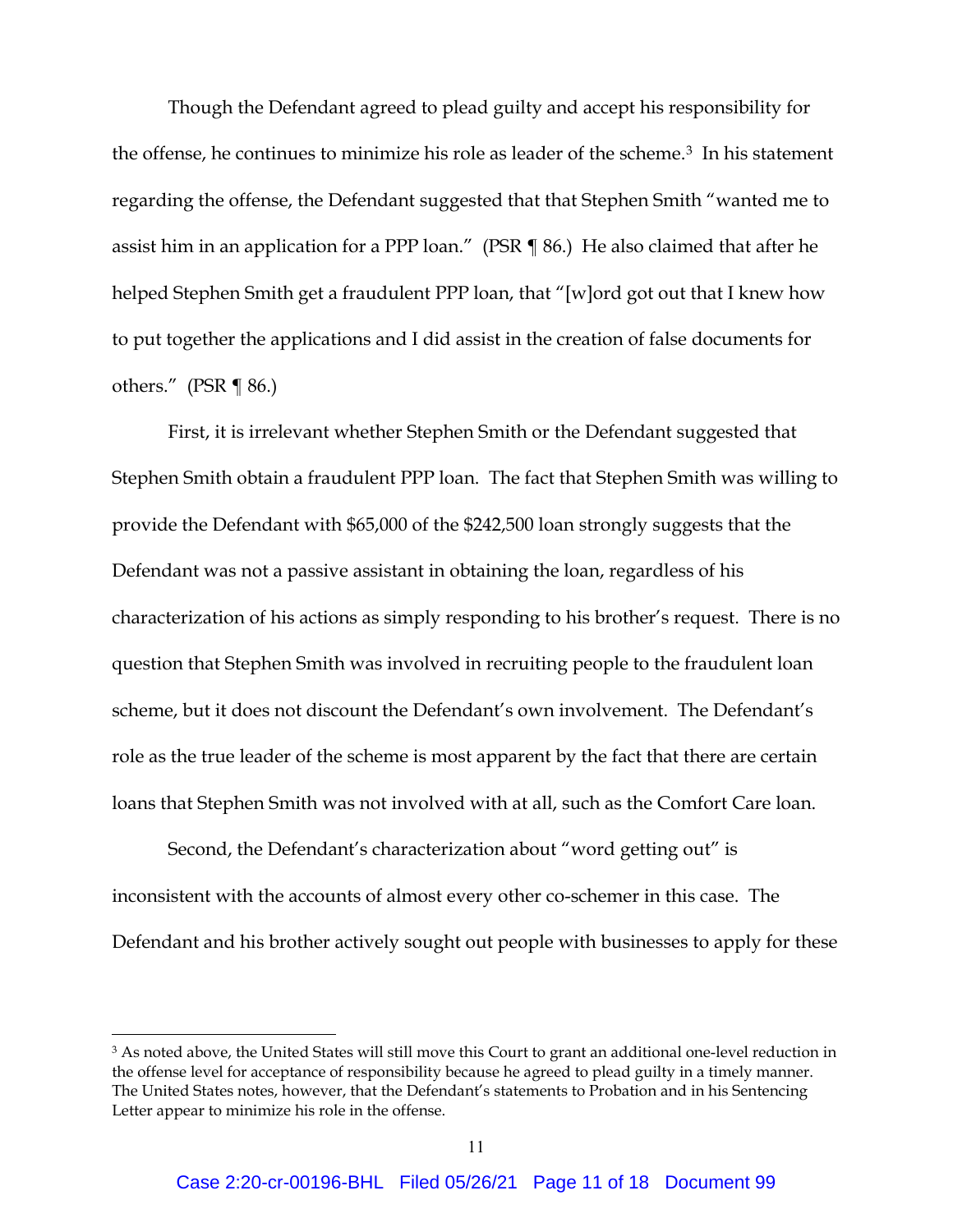loans and receive a cut of the money; the co-schemers did not approach them. Furthermore, his statement appears sequentially inconsistent with the timing of the other loans involved in the scheme because Samuel Davis' loan application was submitted before Stephen Smith's loan application.

Finally, in his sentencing paper (Dkt. 94), the Defendant notes that he met with the government on two occasions as an example of his total acceptance of responsibility. While it is accurate that the Defendant met with the government twice as part of the resolution of this case, a second meeting was required because the Defendant continued to minimize his criminal conduct during the first meeting with the government. The fact that it took the Defendant two meetings to fully admit his wrongdoing should not be weighed in his favor.

## **C. Need for the Sentence to Reflect the Seriousness of the Offense, Promote Respect for the Law and to Provide Just Punishment for the Offense**

The Defendant stated that the motivation for the offense was simple—"greed." (PSR ¶ 87.) *See United States v. Ranum*, 353 F.Supp.2d 984, 990 (E.D. Wisc. 2005) (noting Supreme Court opinion supporting court consideration of "defendant's motive for committing the office" as an "important" factor in sentencing). This weighs in favor of a more serious sentence. *See e.g. United States v. Eggleston*, 347 F.Supp.3d 381, 384 (E.D. Wisc. 2018) (in bank fraud case, noting as a mitigating factor that embezzlement offense was committed to support business rather than for personal enrichment). The Defendant's sole objective was to have more money from these offenses. At a time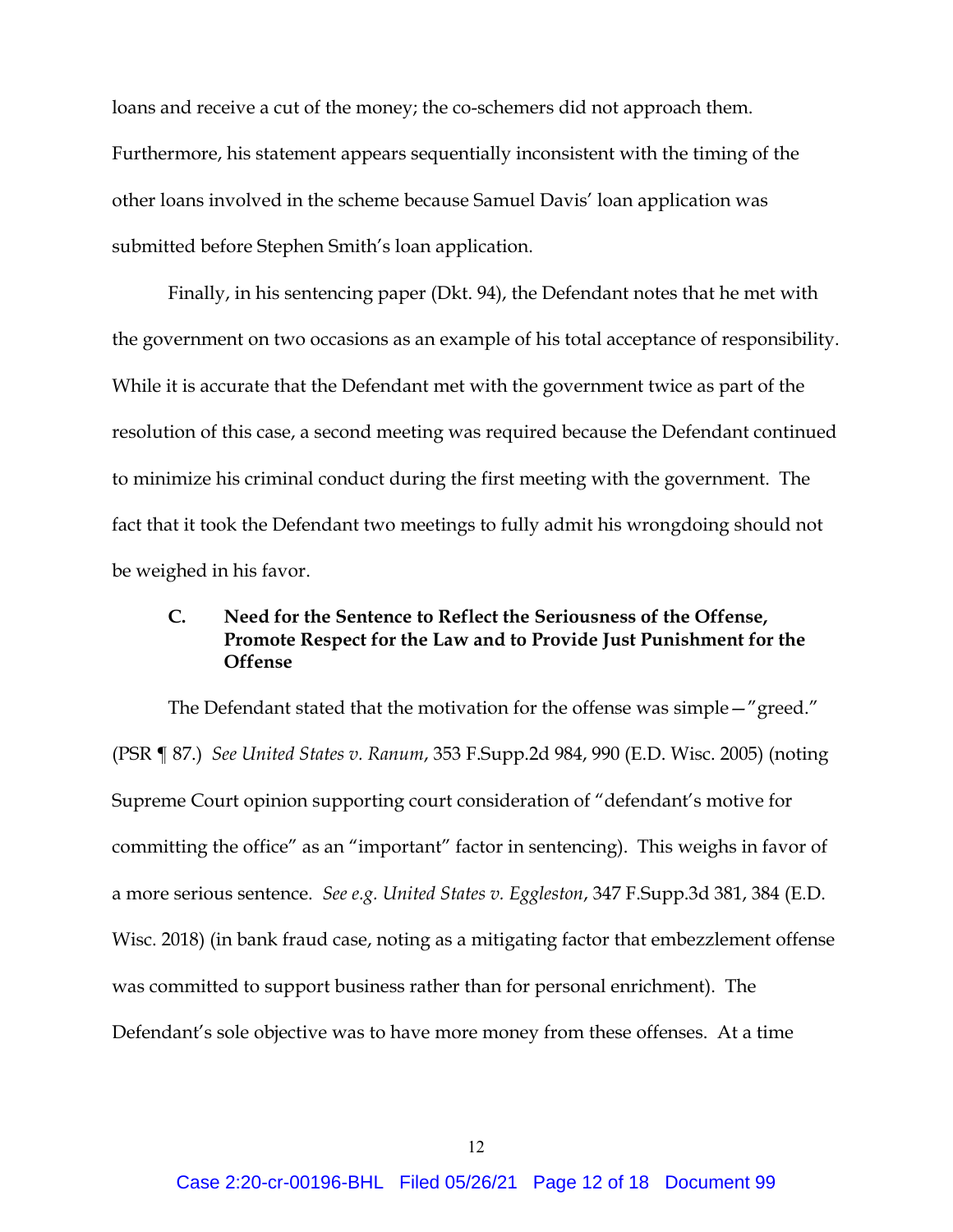when the government, businesses, and communities were working to help those in need, the Defendant instead chose to enrich himself.

### **D. Need for the Sentence to Afford Adequate Deterrence to Criminal Conduct**

The government believes a serious sentence in this case is necessary for both specific and general deterrence.

The Defendant's criminal record indicates that he has been willing to skirt the law routinely, even for matters he might consider less severe, such as retail theft and cashing a counterfeit check. That casual attitude about the law appears to have carried over to this offense where he was willing to take advantage of vulnerabilities in the PPP loan program.

With respect to general deterrence, there is a strong need to send a message about the significance of this type of offense. *See United States v. Goss*, 325 F.Supp.3d 932, 935 (E.D. Wisc. 2018) (noting "general deterrence may be more of a factor in white collar cases, where at least some of the people tempted to commit such crimes are rationale actors who would be dissuaded by the prospect of prison"). Especially in a case involving PPP fraud, it is important to put any would-be offenders on notice that these offenses do not go unpunished. Indeed, as the pandemic continues to impact small businesses, the PPP loan program remains in effect through May 31, 2021, and small businesses can still apply for PPP loans. Furthermore, the program now will move into the loan forgiveness stage. Actors like the Defendant who seek to defraud this program make it more difficult for administrators of the program to get aid to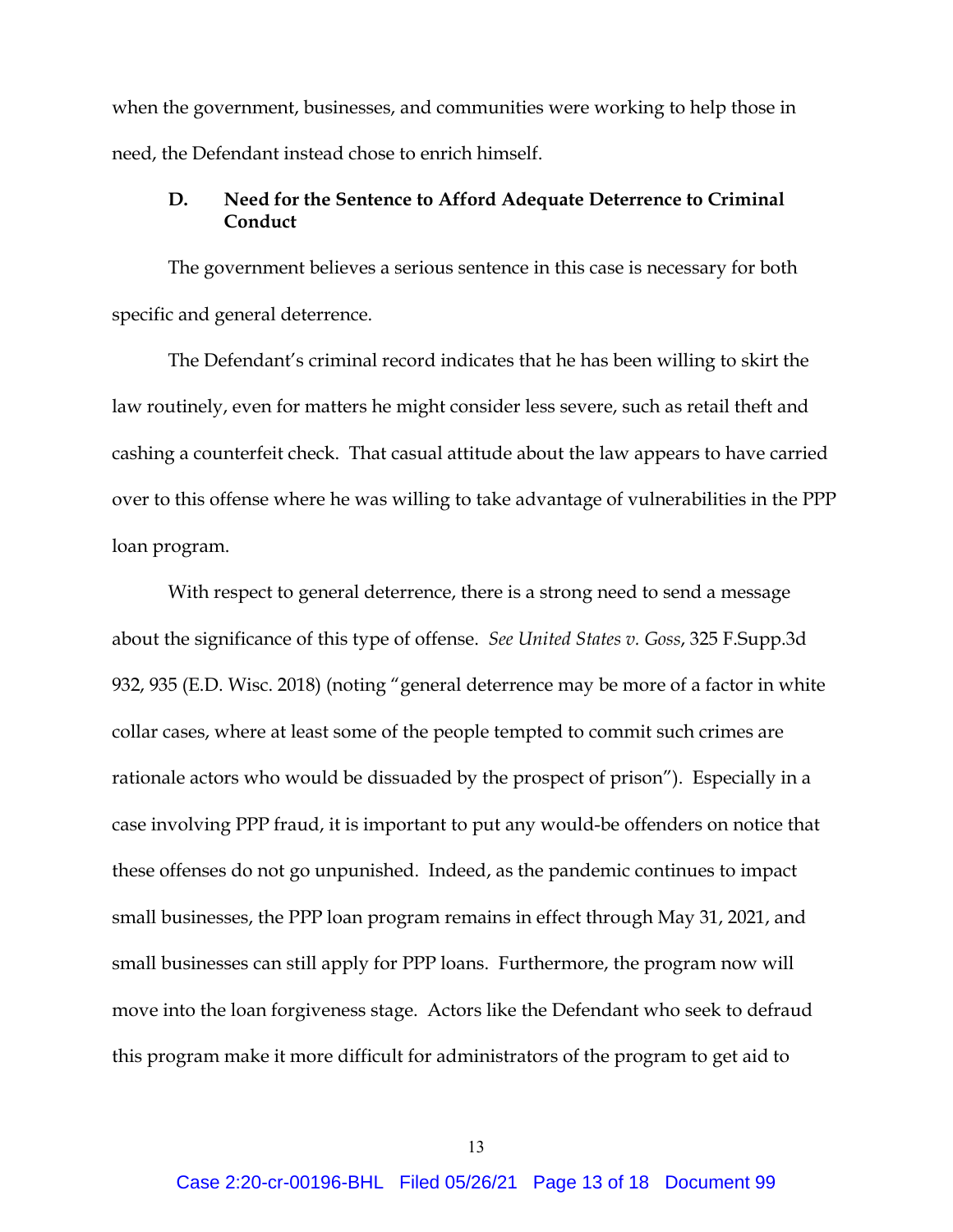individuals that qualify for and need it. The Defendant's sentence should serve as a warning and deterrent to others inclined to exploit pandemic relief programs.

## **E. Consideration of the Types of Sentences Available and to Reflect Policy Statements**

In testimony on April 20, 2021 by Hannibal "Mike" Ware, the Inspector General of the U.S. Small Business Administration, he stated, "[t]here is no higher priority for our office than providing oversight of SBA and the taxpayer's funds at risk through the Coronavirus Aid, Relief, and Economic Security (CARES) Act ensuing legislation and related pandemic response laws aimed at mitigating the pandemic." *See* Statement for the Record, April 20, 2021, U.S. House Committee on Small Business Administration, *available at* https://www.sba.gov/sites/default/files/2021-

04/Statement%20for%20the%20Record%204.20.21%20-%20508.pdf. In his written statement, Inspector General Ware described the fraud-prevention initiatives which were designed to protect program funds from opportunistic criminals. He noted that the PPP funding put "strain" on the SBA's operations and revealed some of the "systemic weaknesses" in the SBA's programs. *Id.* at 4.

The federal government should be able to provide emergency funds like PPP loans to the deserving public without having to feel constrained by possible fraudsters who seek to profit from the national disaster. It is important to impose a significant sentence on someone who did not just misrepresent himself in a loan program in the wake of a national disaster, but who acted brazenly, getting loan after loan, and recruiting others into his fraudulent scheme.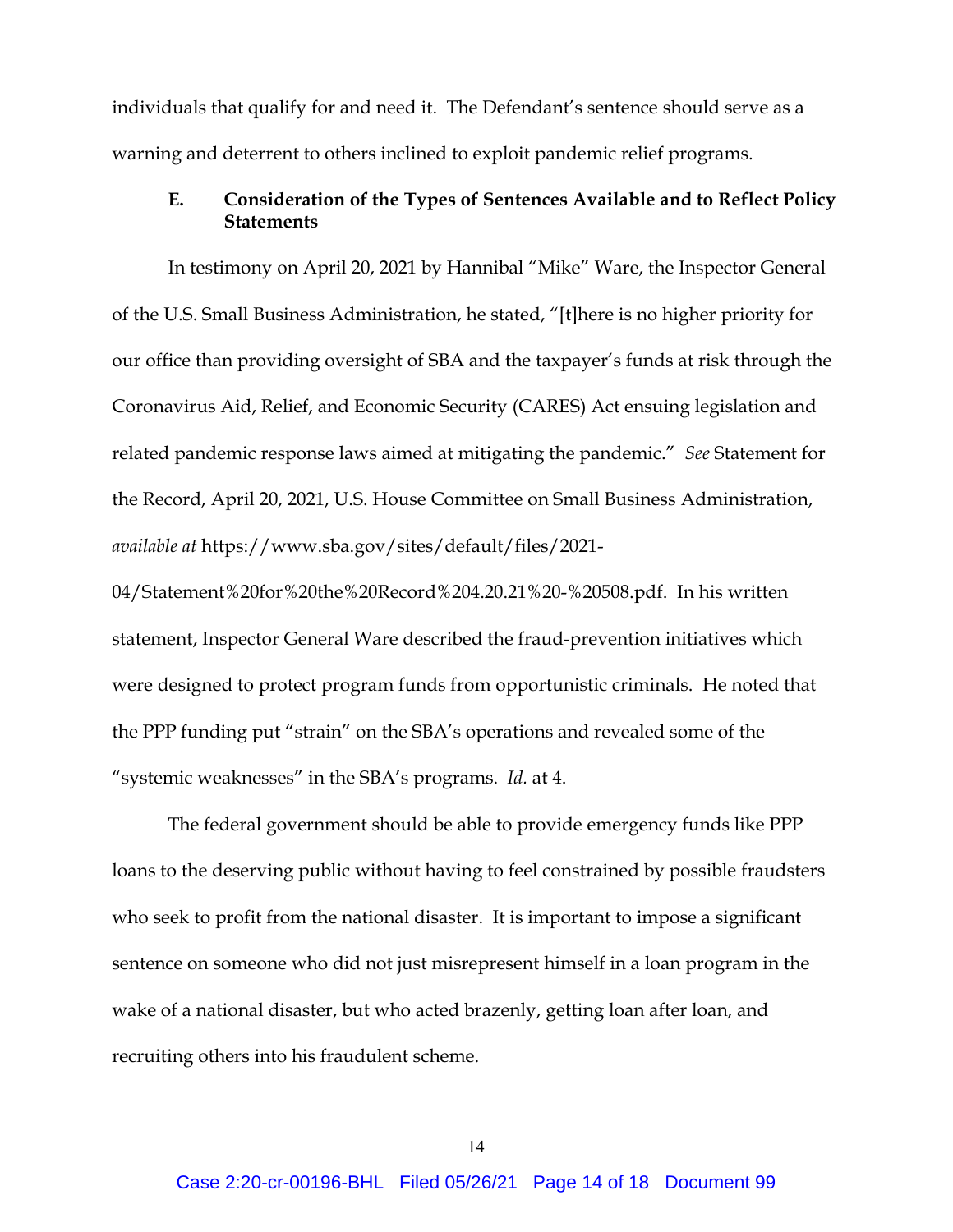#### **F. Need for the Sentence to Avoid Unwarranted Sentencing Disparities**

There are two relevant points of comparison to avoid unwarranted sentencing disparities: sentences associated with others convicted of PPP related fraud, and those in this case. Around the country, only a few defendants have been sentenced to date for PPP related frauds, but those courts have imposed meaningful jail sentences in similar cases. *See, e.g.*, *United States v. David Hines*, 21-CR-20011, S.D.FL. (imposing 78-month sentence on an individual who fraudulently applied for multiple PPP loans with a loss of \$3.9 million and also assisted others in submitting fraudulent PPP loans); *United States v. Ganell Tubbs*, 20-CR-193, E.D.AR (imposing 41-month sentence on an individual who fraudulently applied for two PPP loans with a loss of \$1.9 million); *United States v. Tarik Jaafar*, 20-CR-185, E.D.V.A. (imposing 12-month sentence on an individual who fraudulently applied for 18 PPP loans with a loss of \$1.4 million); *United States v. Zhang*, 20-CR-169, W.D.W.A. (imposing 60 day sentence on an individual who fraudulently applied for multiple COVID-19 relief program loans, including four PPP loans with a loss of over \$900,000).

In this case, as compared to the others involved in the scheme, the Defendant is the most culpable. Notwithstanding his characterization of the origin of the scheme, the facts support the conclusion that the Defendant learned of the ease of getting PPP loans and decided to recruit others to exploit the program. The Defendant brought others into the scheme, actually completed their loan paperwork, created false tax documents for their companies, and in at least one case paid the money that enabled a co-defendant to reinstate his company with the state to facilitate the PPP loan. The Defendant was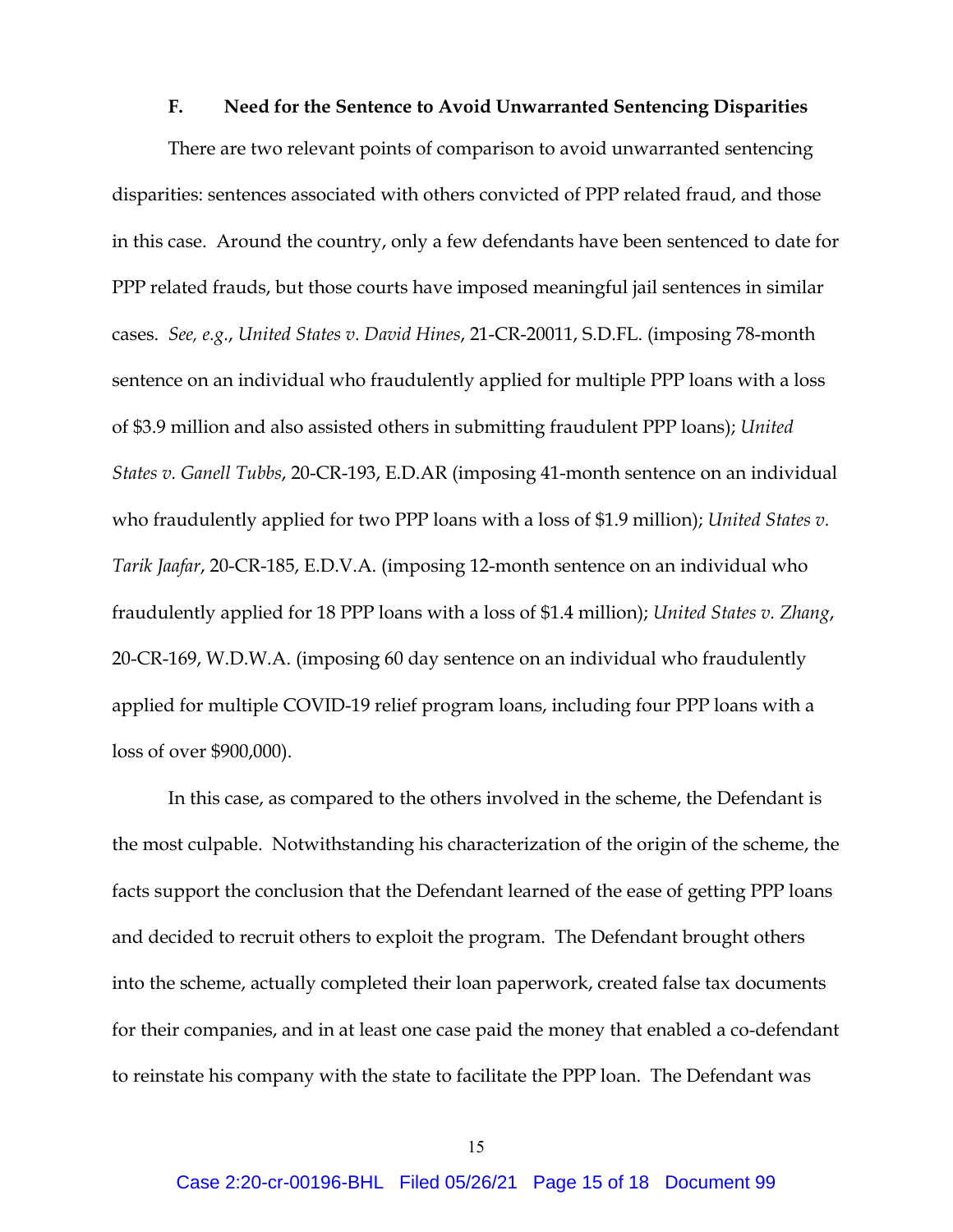the only person involved in every single fraudulent loan submitted through the scheme. His sentence should reflect that he was the most culpable.

### **V. RESTITUTION & FORFEITURE**

The government incorporates its Position on Restitution for Sentencing, filed on April 13, 2021 at Docket No. 87. For the reasons explained in that submission, the Defendant should be ordered to pay \$960,000 in restitution, based on the five funded PPP loans that he facilitated.

The government is not seeking a separate forfeiture judgment against the Defendant.

**\* \* \***

For the reasons stated above, the United States respectfully requests that the Court impose a term of imprisonment of 63 months, two years of supervised release, and order the Defendant to pay \$960,000 in restitution. The United States submits that this sentence is sufficient, but not greater than necessary, to satisfy the purposes of sentencing.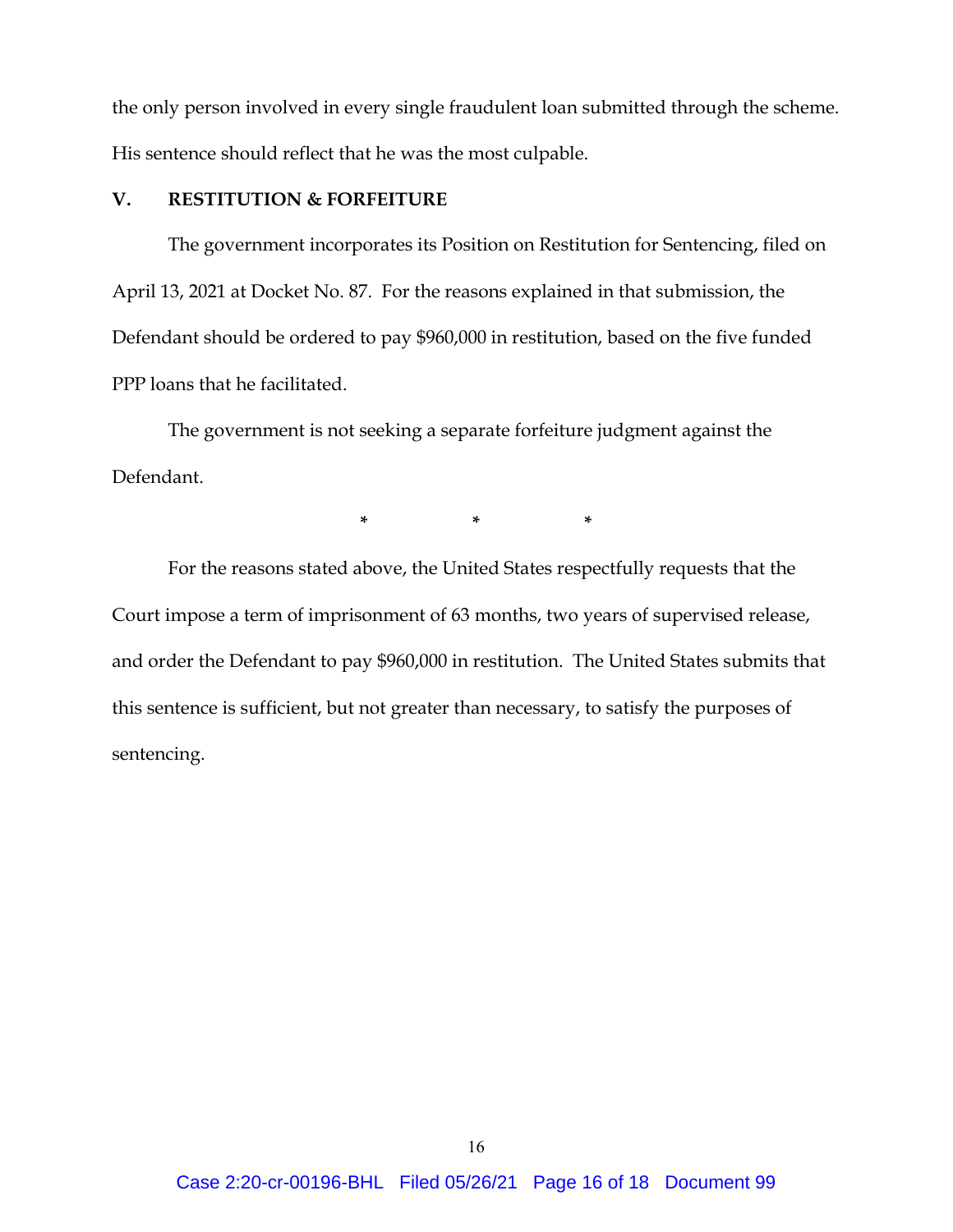Respectfully Submitted,

DANIEL KAHN Acting Chief, Fraud Section U.S. Department of Justice

*/s Laura Connelly*\_\_\_\_\_\_\_\_\_\_\_\_\_\_\_

LAURA CONNELLY LESLIE S. GARTHWAITE Trial Attorneys Fraud Section U.S. Department of Justice 1400 New York Ave. NW Washington, DC 20005 Phone: 202-307-1423 laura.connelly@usdoj.gov